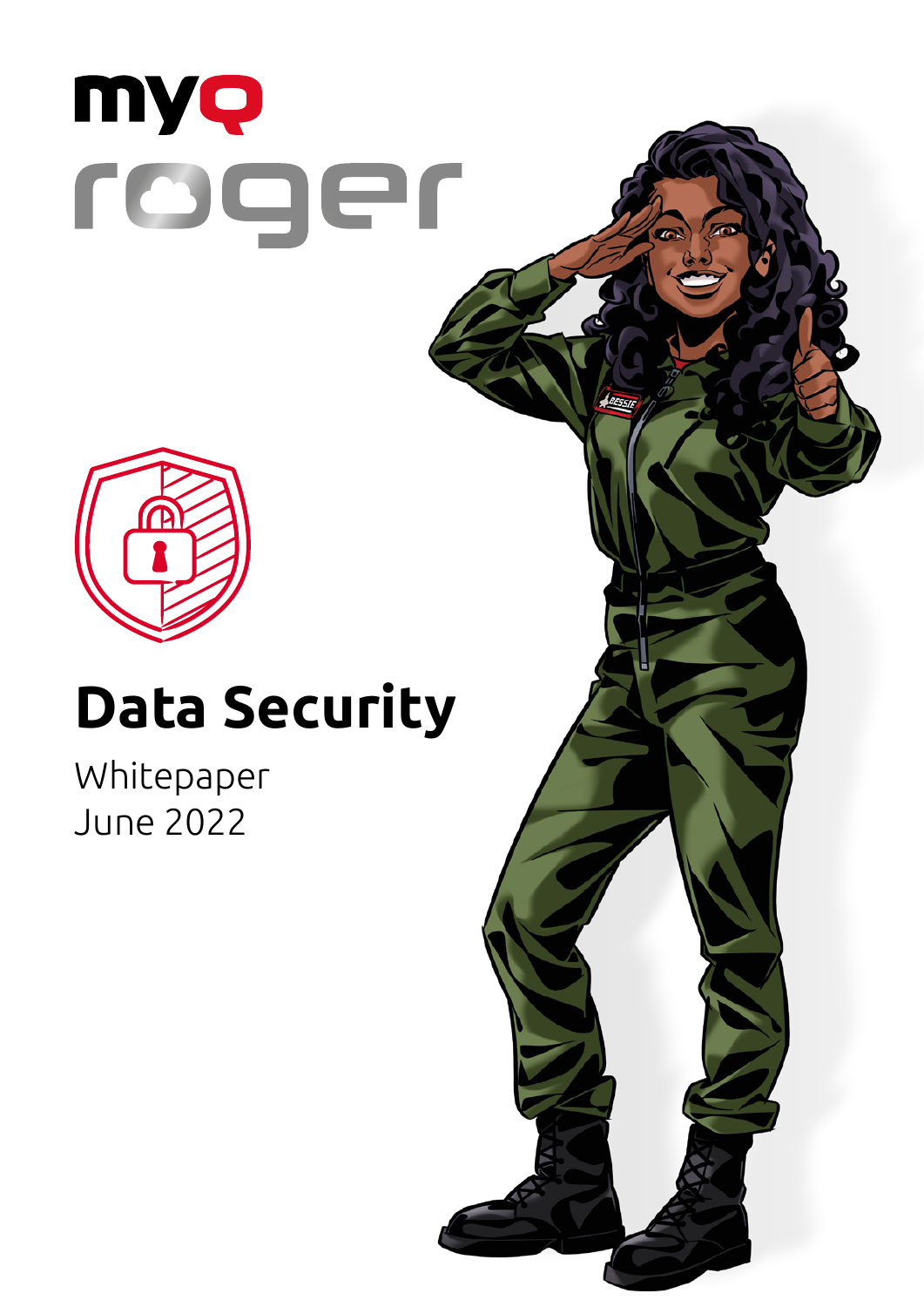

# roger

## **Data Security Whitepaper**

#### Introduction

The purpose of this document is to inform the customers of MyQ Roger about processes that involve establishing connection in the system and about security measures taken to protect consequent data transfer. The document also provides some additional resources with more information on security put in place by Microsoft for the Azure public cloud platform.

#### General information

Cloud security for MyQ Roger has been designed with all most relevant industry standards and best practises in mind.

There are three instances of software that compose the MyQ Roger product:

**a|** the MyQ Roger server, running in Microsoft Azure (datacenters located in

Ireland and USA)

- **b|** the MyQ Roger embedded (EMB) client, running on the MFP
- **c|** the MyQ Roger mobile application, running on the user's smartphone

All these parts of software establish connection with one another via port 443 (https://). The MyQ Roger server uses hostnames **api.roger.myq.cloud** and **app.roger.myq.cloud**.



| myo rager |  |
|-----------|--|
|           |  |
|           |  |

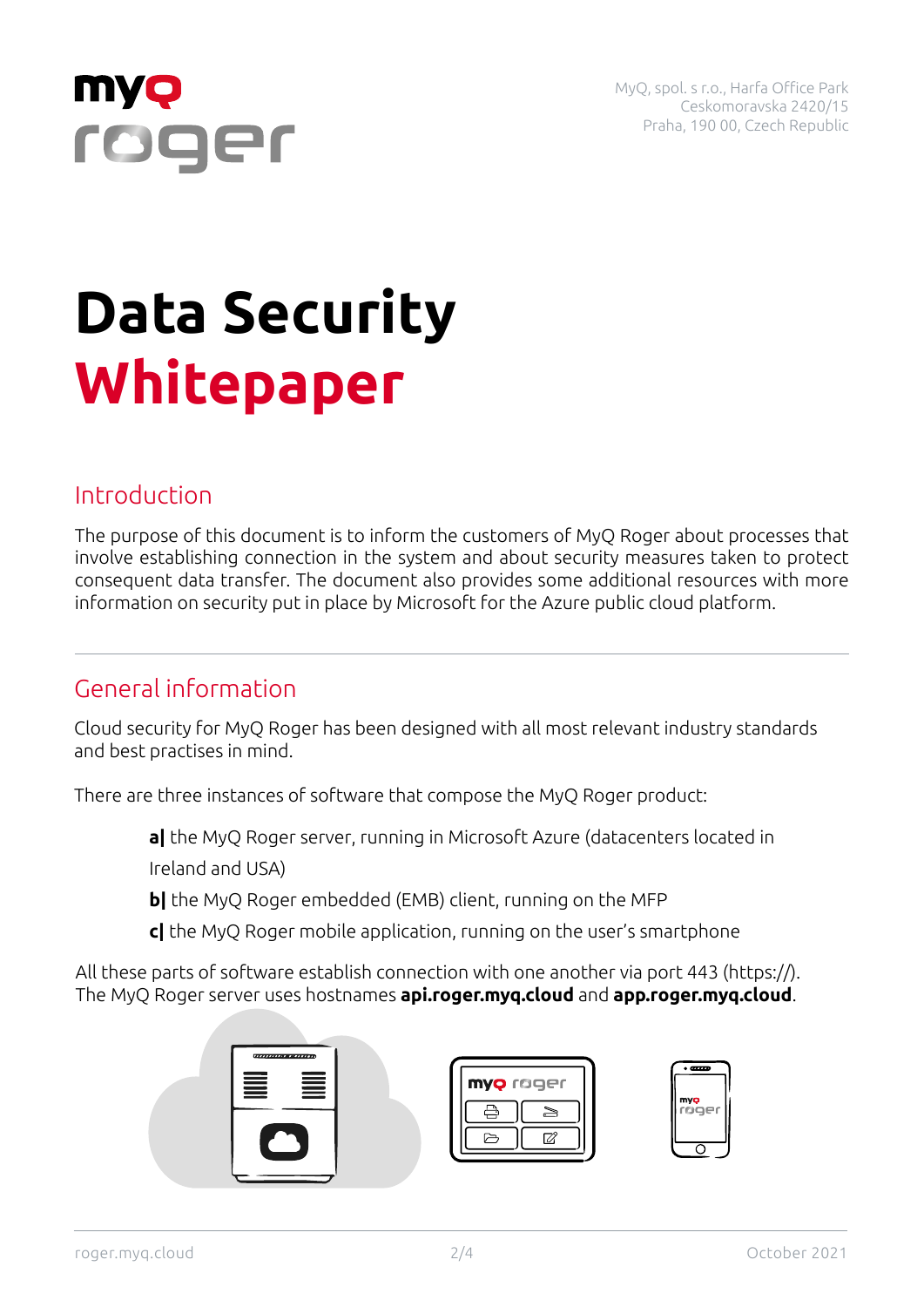

#### Verification of the user with the server through the EMB client

The EMB client is a MyQ application installed on the hardware of the multifunction printer, serving as a user interface. Communication between the cloud-based Roger server and the EMB client is established in order to verify and authenticate the given user with the MyQ Roger server (database) and to confirm the range of actions and rights available to that user within the MyQ Roger system.

The user intiates the user session by scanning a dynamic QR code off the touch panel of the MFP with the MyQ Roger mobile application. This prompts opening a secure connection between the EMB client to the MyQ Roger server. The security protocol used is **TLS 1.2,** and all relevant certificates are verified for each user session using [SSL Labs](https://www.ssllabs.com/ssltest/analyze.html?d=api.roger.myq.cloud&hideResults=on&latest), where MyQ Roger's overall rating is A+ (equivalent to internet banking security).

The authentication of the user (and EMB client) happens in two steps:

- **1.** The EMB client verifies itself with the Roger server in compliance with the [OAuth 2.0 Device](https://datatracker.ietf.org/doc/html/rfc8628) [Authorization Grant](https://datatracker.ietf.org/doc/html/rfc8628). The server is now ready to release the user's queued jobs on the MFP.
- **2.** The EMB client performs a request for command in compliance with the [Resource Owner Password](https://datatracker.ietf.org/doc/html/rfc6749#section-4.3) [Credentials Grant](https://datatracker.ietf.org/doc/html/rfc6749#section-4.3)**.** The user can now submit new print jobs from their OneDrive or local storage and perform scanning actions at the MFP. After these two steps are performed, the EMB client is granted the right to call functions available to the authenticated user, on the user's behalf.



After these two steps are performed, the EMB client is granted the right to call functions available to the authenticated user, on the user's behalf.